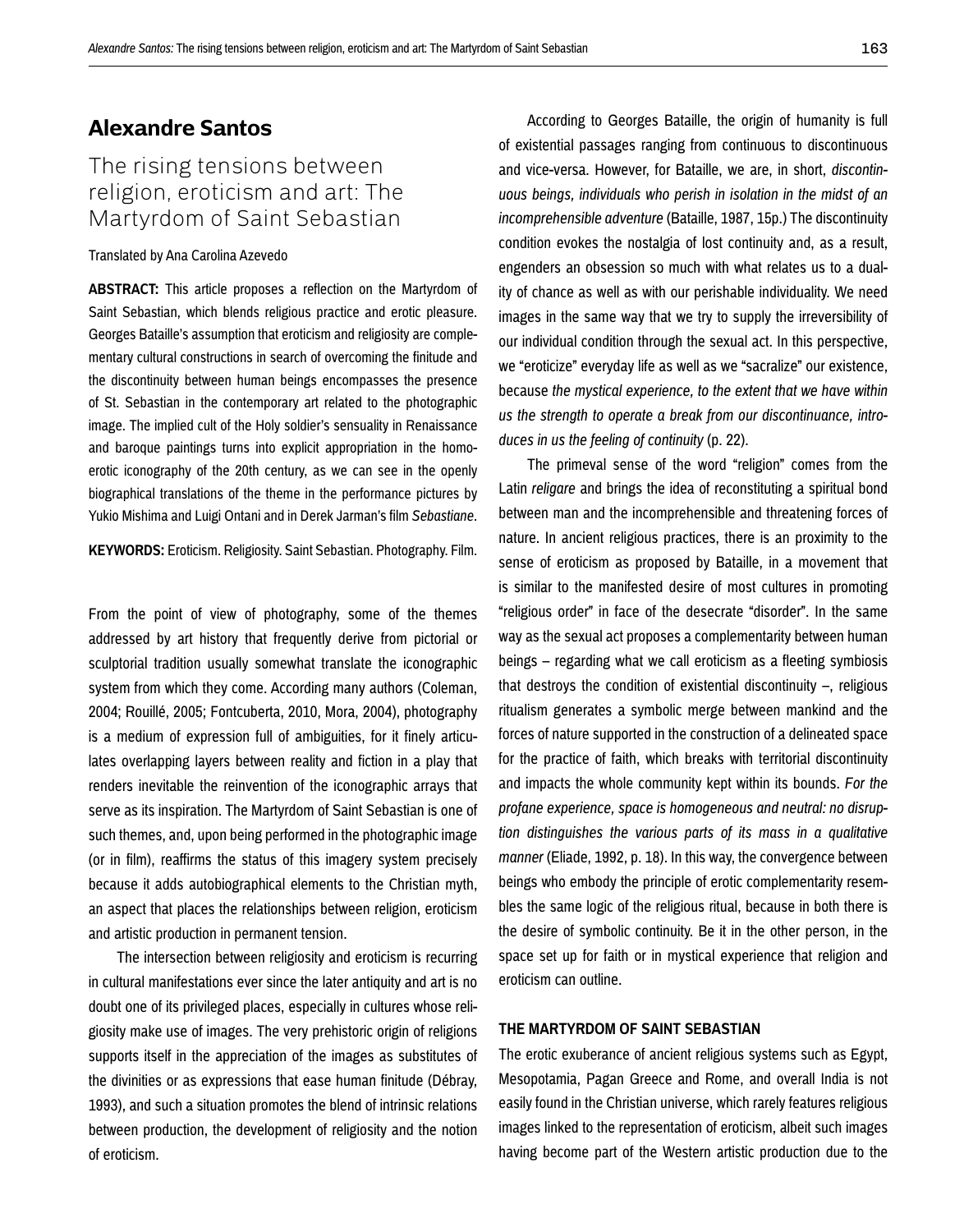Renaissance humanism, in a context that reviewed the standards of body representation, conforming to the ideal model influenced by the ancient classical world. The representation of The Martyrdom of Saint Sebastian fits in this category for its frequency in the Renaissance, a period in which Paganism not only contaminated the interest of artists for Greco-Roman mythology themes but also provided references for the representation of Christian liturgy aspects. From this perspective, it follows to think of the aforementioned saint's religious iconography as well as of his different historical appropriations, including the view of the saint as a religious icon that adheres to the homo-erotic cultural universe, especially in contemporary times.

San Sebastian lived in the 3rd century and, as a soldier, was so admired by the joint emperors Diocletian and Maximian that they made him commander of the first cohort (Infantry Legion). However, Sebastian would have *worn the military uniform with the sole intention of strengthening the hearts of Christians, increasingly weakened by the persecutions* (Varazze, 2003, p. 177). The reports indicate that the soldier engaged frequently in the defense of Christians, mediating miracles related to curing diseases, including the Pagans', who converted to Christianity to show gratitude. Among these miracles is the cure of a mayor of Rome, leading to his conversion to the Christian faith. Actions such as these brought him great respect from his followers, as well as assured him considerable fame in the Roman world. However, Sebastian's Christian grace was not well received in an officially and mostly pagan Rome.

When his Christianity was denounced to Diocletian, Sebastian was regarded as a traitor and thus condemned to martyrdom. He was then taken to a field, tied to a tree, and perforated with arrows until his death by a group of archers. The situation gave way to his resurrection. Some references in art history complement the unfoldings of his story through the character of Irene, who healed the soldier's wounds, allowing his return to Rome to defend his religious beliefs, which in its turn evoked once again the emperors' wrath. These facts contributed to the emperor having him bludgeoned to death. His body was thrown into the common sewer and subsequently buried in the catacombs of Rome, where he now remains in his sepulcher.

The Martyrdom of Saint Sebastian was widely represented throughout the European Renaissance by artists the likes of Hans Memling, Antonello da Messina, Giovanni Bellini, Sandro Botticelli, Albert Dürer, etc. The recurrence of the Saint's semi-nakedness buxom and androgynous representation ever since the 14th century was tolerated by the Church because of the influence of the Classical antiquity and also for the fact that Saint Sebastian was the patron of the plague because the arrows shot at him symbolize the conquer of death. However, after the Catholic Revival, the Church soon replaced Saint Sebastian by Saint Roch, who was taken to be much more decent and wiser in the task of protecting from pestilence (Darriulat, 1998).

In any case, the representations and the devotion to the Saint were maintained during the Baroque period, when Saint Sebastian's image seemed to be established as *glorious*. This image evidenced the ambiguity of the Saint's gender, as well as the strong eroticization of his figure throughout different versions of it – especially the ones by Guido Reni. It was also during the Baroque and the emphasis given to dramatization during that period that several images of St. Sebastian were done in a more languid fashion, accentuating the increasingly reticent sense of the iconography, as in paintings by Jusepe de Ribera, Mattia Preti and Antonio de Bellis, or in sculptures by Pierre Puget, Antonio Giorgetti and Johann Michael Feichtmayer.

According to Fernandez (*op. cit*.), the poem *Le Martyre de saint Sébastien* (The Martyrdom of Saint Sebastian), with a text written in 1911 by Gabriele D'Annunzio (1863-1938) and incidental music by Claude Debussy, was responsible for the start of an open homoerotic devotion to the Diocletian guard. The Italian poet wrote the text in French and built a mythical Sebastian who refused to be treated with clemency and asked the executioners to torture him during his capital punishment. D'Annunzio's poetic speech is more or less a love song that stresses the determination and religious convictions of the saint as a symbol of resistance:

Archers, / Archers, if ever you loved me, / let me know your love / again in your arrows! I tell you, I tell you: / the one who wounds me / the most deeply loves me / the most deeply! (D'Annunzio *apud* Fernandez, 2001, p. 103).

D'Annunzio's poem proposes an intrinsic relationship between suffering and ecstasy in the history of San Sebastian, and this view was inspired by the saint's artistic representation, in paintings and sculptures, that emphasize this recurrent condition in Christian iconography as a whole. A similar example is the many times that John the Baptist was represented naked, with strong sexual appeal, an aspect that made him a homo-erotic icon as well. The history of St. John – beheaded by orders of his beloved, vengeful Salome – is a clue that awakens the ambiguous sense of his martyrdom, linked as much to the suffering by female treachery as to redemption, both elements that bring him closer to the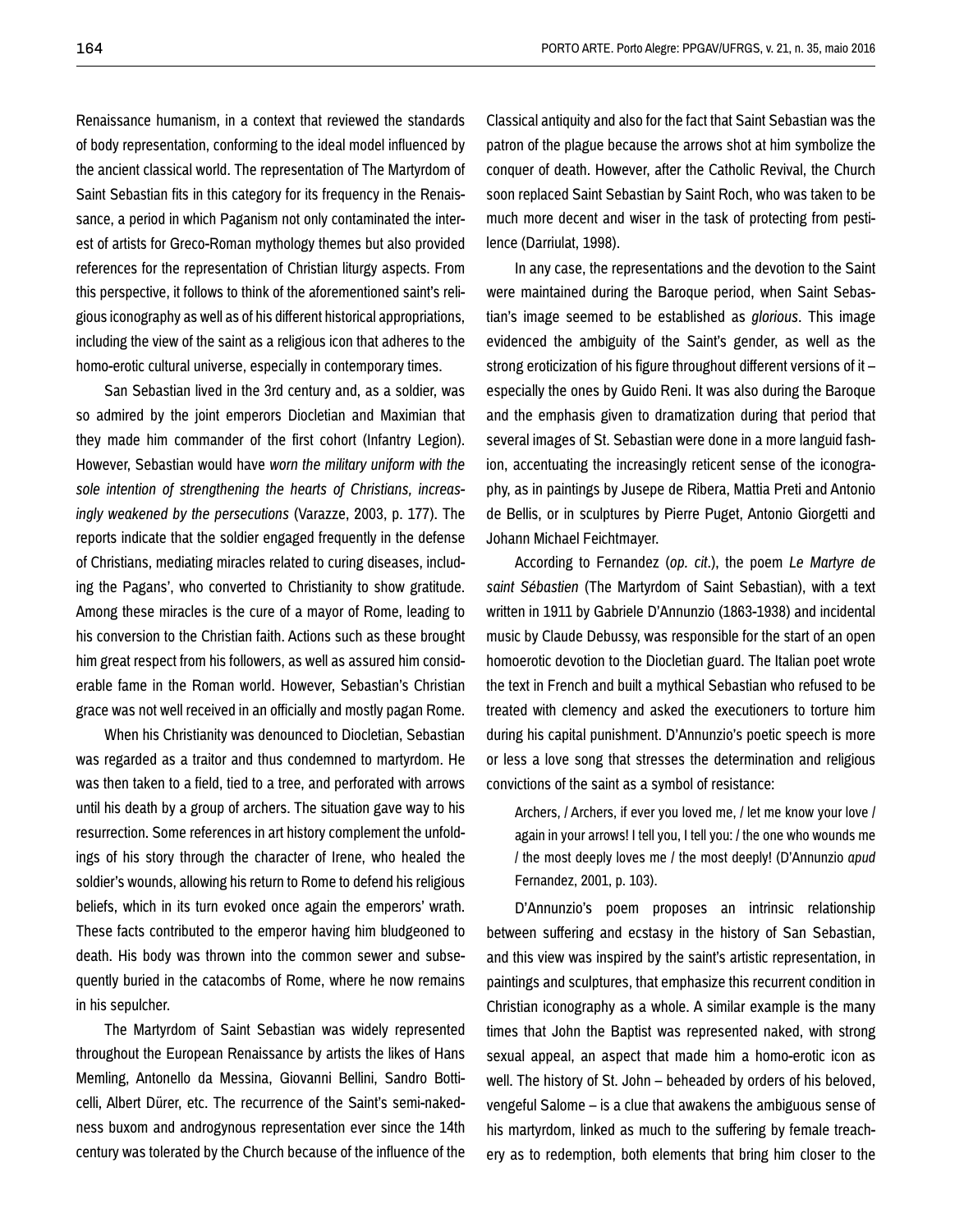homo-erotic imagery and its intrinsic melancholy, anchored in the relationship between Eros and Thanatos.

There are many Christian images that bring us the pain and pleasure binomial. In this respect, Bernini's *The Ecstasy of Saint Teresa* (1647-52) is an ideal example of the underlying relationship between pain and pleasure. An Angel plunged a golden spear several times into the heart of St. Teresa of Avila, who described her experience and the sensation it elicited: *"The pain was so severe that it made me utter several moans. The sweetness caused by this intense pain is so extreme that one cannot possibly wish it to cease, nor is one's soul then content with anything but God"* (apud Bell, 2008, p. 239-241). The central sculptural group in white marble set at Santa Maria della Vittoria in Rome displays drive between life and death, eroticism and religiosity. Just like in the images of St. Sebastian, the representations of St. John the Baptist and St. Teresa evoke the suffering motivated by a noble cause: surrender to the divine love without concessions, even if such an option tended towards death. The aforementioned might not be as noticeable in St. John the Baptist's representations as in those of St. Sebastian and St. Teresa, in which the connotation of suffering related to the surrender to sex is evident. However, we can see the relationship between eroticism, violence and death in all three examples: *When the relationship of two lovers is the effect of passion, it calls on death, on the wish to commit murder or on suicide* (Bataille, 1987, p. 20).

The homo-erotic affinity with the theme of the Martyrdom of St Sebastian may be linked precisely to this overlap that exalts the physical vulnerability and the feeling of love. On the other hand, said affinity with St. Sebastian's martyrdom seems to have been there before Gabrielle D'Annunzio wrote his poem. The French monarch Louis XIII, a supporter of homoeroticism himself, had in his bedroom a painting by French painter Georges Latour of a half-naked St. Sebastian being taken care of by Irene (Fernandez, 2001, p. 91).

### **SAINT SEBASTIAN AS TRANSLATED THROUGH PHOTOGRA-PHY AND FILM**

Similar devotion to the Roman soldier was further established throughout the 20th century. An example that elucidates this affinity is in the memories of Japanese writer Yukio Mishima (1925- 1970), first published in 1949 under the suggestive title "*Confessions of a Mask*". The excerpt in which Mishima describes his first encounter with the image of Saint Sebastian is particularly interesting as to the conditions of appropriation of this iconography by homo-erotic sensitivity:

I began turning a page toward the end of a volume. Suddenly there came into view from one corner of the next page a picture that I had to believe had been lying in wait there for me, for my sake. It was a reproduction of Guido Reni's "St. Sebastian," which hangs in the collection of the Palazzo Rosso at Genoa. [...] A remarkably handsome youth was bound naked to the trunk of the tree. [...] and the only covering for the youth's nakedness was a coarse white cloth knotted loosely about his loins. "I guessed it must be a depiction of a Christian martyrdom. But [...] even this painting of the death of a Christian saint has about it a strong flavor of paganism. The youth's body — it might even be likened to that of Antinous, beloved of Hadrian, whose beauty has been so often immortalized in sculpture — shows none of the traces of missionary hardship or decrepitude [...]. Instead, there is only the springtime of youth, only light and beauty and pleasure. It is not pain that hovers about his straining chest, his tense abdomen, his slightly contorted hips, but some flicker of melancholy pleasure [...]. Were it not for the arrows with their shafts deeply sunk into his left armpit and right side, he would seem more a Roman athlete resting from fatigue... (Mishima, 2004, p. 36).

Mishima declares that this picture meant a turning point in his life, because, then, he understood his attraction to homoeroticism. The arrows as emblems of masculinity are metaphorical images that bind to the eroticization of the scene of the martyrdom. They relate to the male world of war to which belonged the soldier, but refer to phallic symbols which penetrate the body of the young Roman as a reference to homo-erotic sex, also marked by the violation of the flesh. This overlap of elements appears both in Guido Reni's painting and Yukio Mishima's testimony. They both accentuate the physical strength, the nudity and the youth of Saint Sebastian, the soldier. Thus, in the same manner that Mishima's description was done through a journal entitled *Confessions of a Mask* depicting an entire whole generation that had their sexuality's expression repressed, the theme of the martyrdom of St. Sebastian serves the homo-erotic universe by relating to the life of a Christian soldier, which is also in the countercurrent of history and therefore in a position of rejection, similar to the one historically relegated to lovers who dare not speak their lovers' names.

The iconography of St. Sebastian that was related to the conjunction between sensuality and martyrdom during the Renaissance became even more powerful upon taking on a transgressive nature in contemporary art. Marked precisely by the violation of the codes of autonomy of art towards life, a process that had a strong participation of mechanical means of image obtainment (Crimp,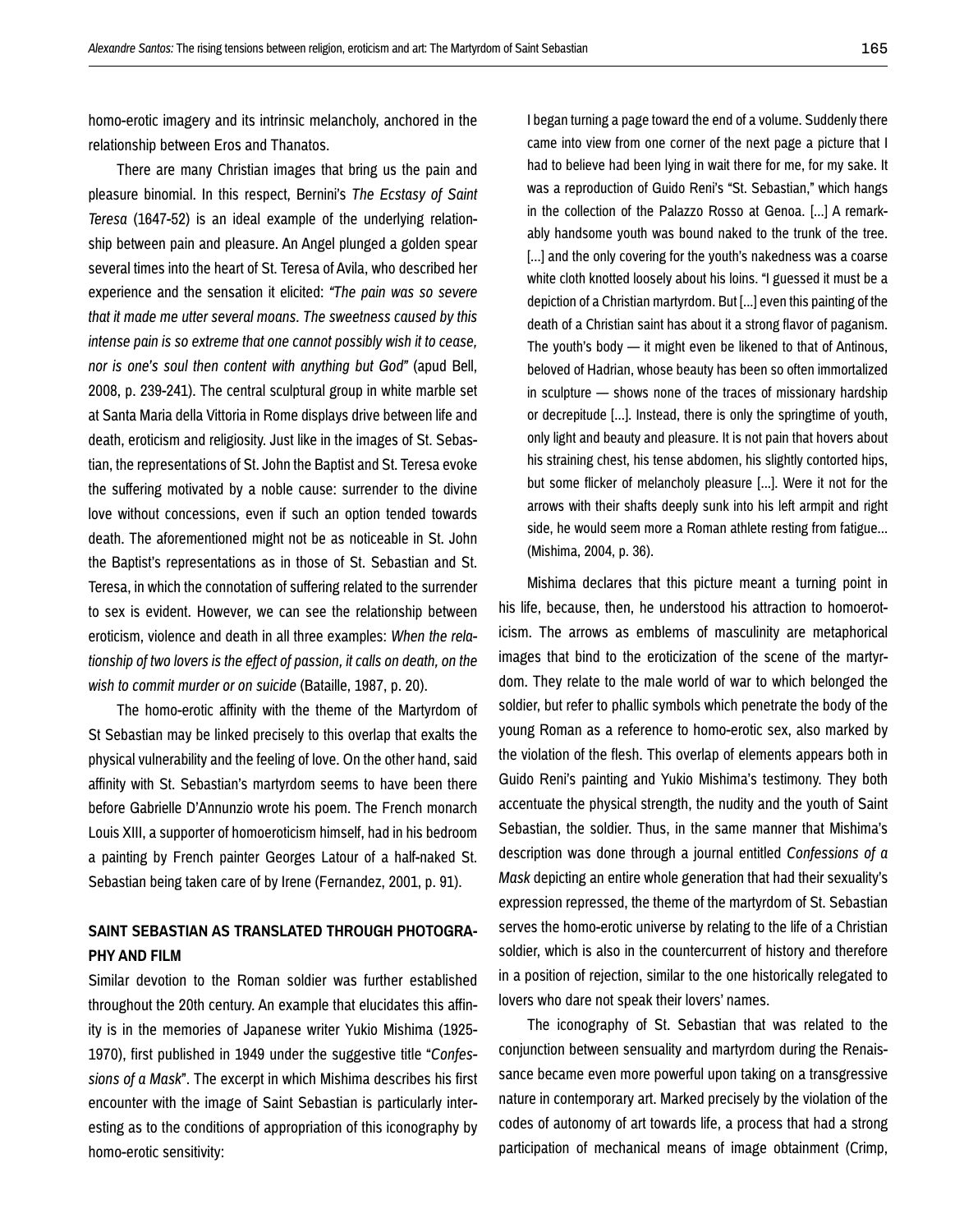2005), contemporary art was created in a favorable environment for the representations of the Catholic saint, now taken as a reference of identity, especially after the sexual revolution and the gay politicization in 1960. Many artists pored over the topic, concerned with its intrinsic meaning, as is the case of David Wojnarowicz, Pierre et Gilles and Mario Röhnelt, among others.

In a precursor attitude of this iconographic wave, Mishima embodied the saint in a kind of photographic performance, the *Portrait of Mishima as St. Sebastian* (1966). The photograph originated from a partnership between Mishima and the Japanese photographer Kishin Shinoyama, in full appropriation of Guido Reni's pictorial work, which is noticeable by the gestures of the writer, the setting and the position of the arrows. It bears noticing that Mishima took part in this work a few years before his triumphal public suicide through *harakiri* in 1970. The fictional and autobiographical overlapping of layers with each other, as the relation between pleasure and pain expressed in Saint Sebastian's figurative tradition, seems to be premonitory to the Japanese writer's choice to "leave the scene", as a sort of conscious adherence to the melancholic impulse of drama (Benjamin, 1985).

The Italian artist Luigi Ontani (1943) painted *Saint Sebastian in the Wood of Calvenzano (after Guido Reni)* in 1970. In his work, Ontani also proposed to think of this iconography from the perspective of the photographic image, and in this manner accentuated its drama as much as its underlying homo-erotic content. Ontani recreates the Catholic saint's martyrdom likely as homage to Mishima, an aspect noticeable due to the allusion to Guido Reni and also because of the year of completion of the work, which coincided with the Japanese writer's death. Upon observing Ontani posing as a Saint Sebastian in wait, we can also notice the pun connected to the Wood of Calvenzano, Guido Reni's hometown. That is also a subtle provocation present the title of the work, accentuated by the construction of the image, because it alludes to the so-called *marginal territorialities* (Perlongher, 1995), i.e. the urban settings of libidinous male encounters in places such as the woods, parks and abandoned places.

However, among the most disconcerting works on the martyrdom of Saint Sebastian is the first film by Derek Jarman (1942-1994), named *Sebastiane* (1976), entirely spoken in Latin. It is a work of blatant homo-erotic and self-referential bias, whose aesthetic is deeply marked by a *melancholy sensibility* (Lee, 2002). The film is a new reading of the Christian saint's life, reinventing the atmosphere of desire that surrounds its mythical construction. Although the English director explores the fate of Sebastian martyred by the arrows in a final scene that refers to the voluptuousness of its pictorial appearances, the conveyance of the story prioritizes a long preamble of characterization of the Saint's character as someone who does not acknowledge defeat regarding beliefs and desires. not even in the face of corporal punishment imposed by the military authorities. The scenario has as its backdrop a military base for training soldiers, privileging the male concentration in an isolated environment. Masculine confinement is a recurrent homo-erotic fetish, having been exploited, for instance, in Jean Genet's thoughts on prison, present in the autobiographical novel *The Thief's Journal* (published in 1949) and in the film *Un chant d'amour* (1950).

Derek Jarman also devoted himself to literature and painting, although his artistic notoriety was consolidated in film, despite his filmography being seen as excessively aestheticized and decorative by orthodox critics who didn't realize the extent of his cinematic expression. Beyond the aesthetic attributes that would come to connect Jarman to Fellini or Pasolini, his filmography blends the same political criticism he made use of in his paintings during the government of Prime Minister Margaret Thatcher. In his work, he denounced the Church's moral influence upon culture, and with that he made himself noteworthy as a controversial film director who revisited the history of gay martyrs in a voluntarily camp style in films such as the aforementioned *Sebastiane,* and *Caravaggio* (1986) and *Ricardo* III (1991).

Even in spite of its apparent ridicule, exaggeration and lack of seriousness, the *camp* aesthetic (Tamagne, 2001, p. 251)1 has as an important political value precisely because it deals with elements that break with good taste and transgress high culture, approaching what we now know as *queer* culture. In the film *Sebastiane,* camp is present in the way the director dramatizes the gay aesthetic using and abusing his fetishes: the allegorical initial Roman party scene that culminates with the sperm shower coming out of a gigantic artificial penis on the face of a dancer; the effeminate affectation of Emperor Diocletian; the many violent motifs with strong erotic references; the different references to homo-erotic fantasies that appear throughout the film, such as the bare costumes of the Roman soldiers, ridiculing the reality they refer to.

**<sup>1.</sup>** For Tamagne, the camp aesthetic, as initially defined by Christopher Isherwood in *The World in the Evening* (1954) or Susan Sontag in *Notes On "Camp*" (1964), rests on cross-dressing, parody, theatricality, pose and artificiality. Camp is the means through which Oscar Wilde's decadent aestheticism, Andy Warhol's pop culture and the transgender delirium in Jim Sharman's *Rocky Horror Picture Show* (1976) converge.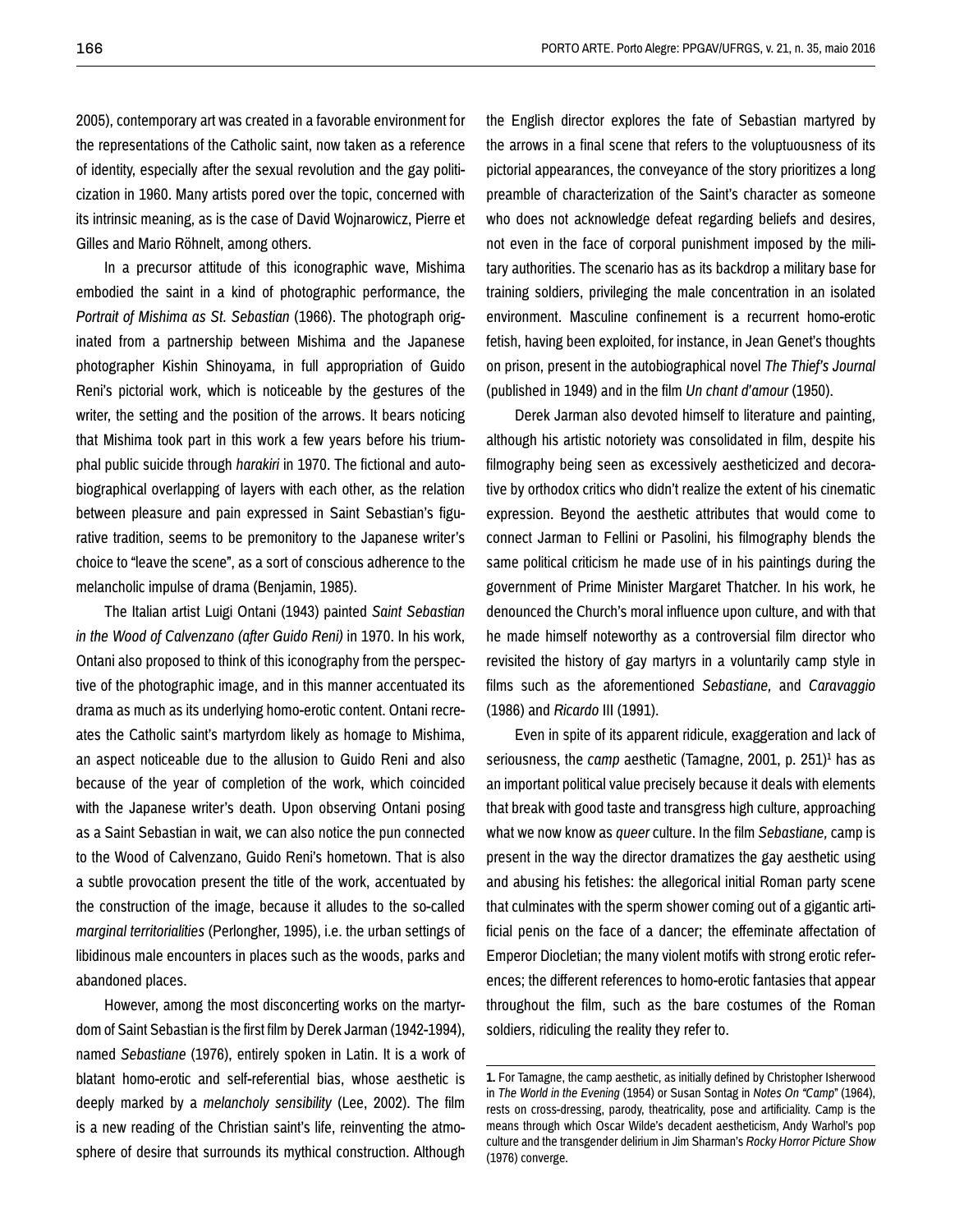In 1896, American pictorialist photographer Fred Holland Day (1864-1933) takes on the adventure of photographing more than 200 images regarding the passion of Christ, becoming one of the forerunners of the intersections between homo-eroticism and religiosity through photography. As a production based on photographic narrative of a biblical episode and dure to its homo-erotic bias, several are the points of convergence between Holland Day's work and Jarman's film. In Holland Day's photographs, the Roman soldiers who presided over the crucifixion of Christ, for example, resemble the tormentors of *Sebastiane* much for the camp attributes that guide the dramatization, their costumes and the reigning mood of sensuality. It is important to note that, just like Mishima, in the series about the crucifixion of Christ, it is the very photographer who serves as model for the pictures. *The seven last words of Christ* was displayed at the Philadelphia exhibit in the same year and was very criticized, especially due to the unusual combination of the sacred with nudity and, above all, to the photographic representation of a man linked to homoeroticism embodying the figure of Christ. In *Study for the crucifixion,* the suffering of the Messiah is transposed to a teenager in a full-frontal nude, filled with languid sensuality, in an image that refers to the memorable sculpture of the *Slave* (1514-1515), by Michelangelo, a subject that evokes passivity and, at the same time, the sensual eroticism of the male body as an object of the spectator's gaze (Greer, 2003, p. 109).

Day's appreciation for decadentism, expressed in the *Yellow Book* journal, to which he was an editor, is another aspect that promotes a connection with Jarman, especially considering Camp in *Sebastiane*.2 Likewise many photographers of that time, he was very fascinated by the transgression of conventions, both with regards to the aesthetics and subjects of his images (upon proposing challenges to make photography rival with painting) as to religion (upon crossing barriers of taboos and iconographic conventions). It bears reminding that in 1907 he also delved on the theme of St. Sebastian, producing an interesting pictorialist version of the martyr through a daring first foreground up-shot.

However, if compared to Day's passion of Christ and St. Sebastian, Jarman's film is more radical and transgressive. The first reason for that is that it assumes a homo-erotic aesthetic, displaying lengthy shots of sexual interaction and nudity of the soldiers, but also because it tackles its own political context. In fact, much of Jarman's work has a corrosive critical bias, including for not hesitating in bringing to light the permanence of the homophobic manifestations that prevailed in the 80s, with the return of censorship both in the United States as in England, respectively during the terms of Ronald Reagan and Margaret Thatcher. In this sense, the film *Edward II*, which portrays a gay heir to the English throne in the 13th century, is also a political statement against *Section 28*, that, in 1988, prohibited the financial aiding of activities that served to "promote homosexuality", setting the return to Puritan censorship regarding homoerotic expression in the United Kingdom. Measures such as this act set up a sense of witch-hunt, established in Europe and the United States with the spread of the AIDS epidemic.

Jarman's pictorial work has also a strong political *queer*  engagement. As a carrier of the HIV virus, his work in painting is guided by a clearly activist sense, which marked the trajectory of several artists in the same condition in the early 90s, motivated by the poetic collective effort that made use of strategies to promote awareness about the need for public policies to treat and prevent AIDS (Santos, 2011). This is featured in Jarman's last paintings in the early 90's, in which the artist covers with red ink the pages of homophobic tabloids and writes over them with words like *queer*, *blood* and *spread the plague*, thus manifesting criticism of the role of the press in the spreading of gay prejudices in the context of the epidemic outbreak. As evidenced, Jarman's homoeroticism is marked not only by the visibility of the homoerotic desire, masterfully expressed in his timely filmic appropriation of the Martyrdom of St. Sebastian, but also by the political fight to give visibility to the hardships of a marginal social segment.

When Yukio Mishima and Luigi Ontani embodied St. Sebastian, more than imaging a coded message about homoeroticism – such as Renaissance and Baroque artists –, they raise the private world that affects them to the center of their art. A world whose appearance was facilitated by photography, by means of their narratives and fictional potentialities. They speak in the first person and go into raptures about their vision, in which eroticism and faith intermingle in the most peculiar way, as well as biography and topic. Likewise, when Derek Jarman revisits the Martyrdom of St. Sebastian through film – which has its origins in photography –, he does not do so to simply narrate the suffering of sacred character or to produce surreptitious messages to knowing viewers, for his poetic speech is the result of a troubled era in which the manipulation of images opened the doors to other political accesses to the

**<sup>2.</sup>** In *Notes On "Camp"* (1987), Susan Sontag refers to Aubrey Beardsley's decadent movement as camp aesthetic, and Fred Holland Day was a great admirer of the illustrator, as well as Oscar Wilde's.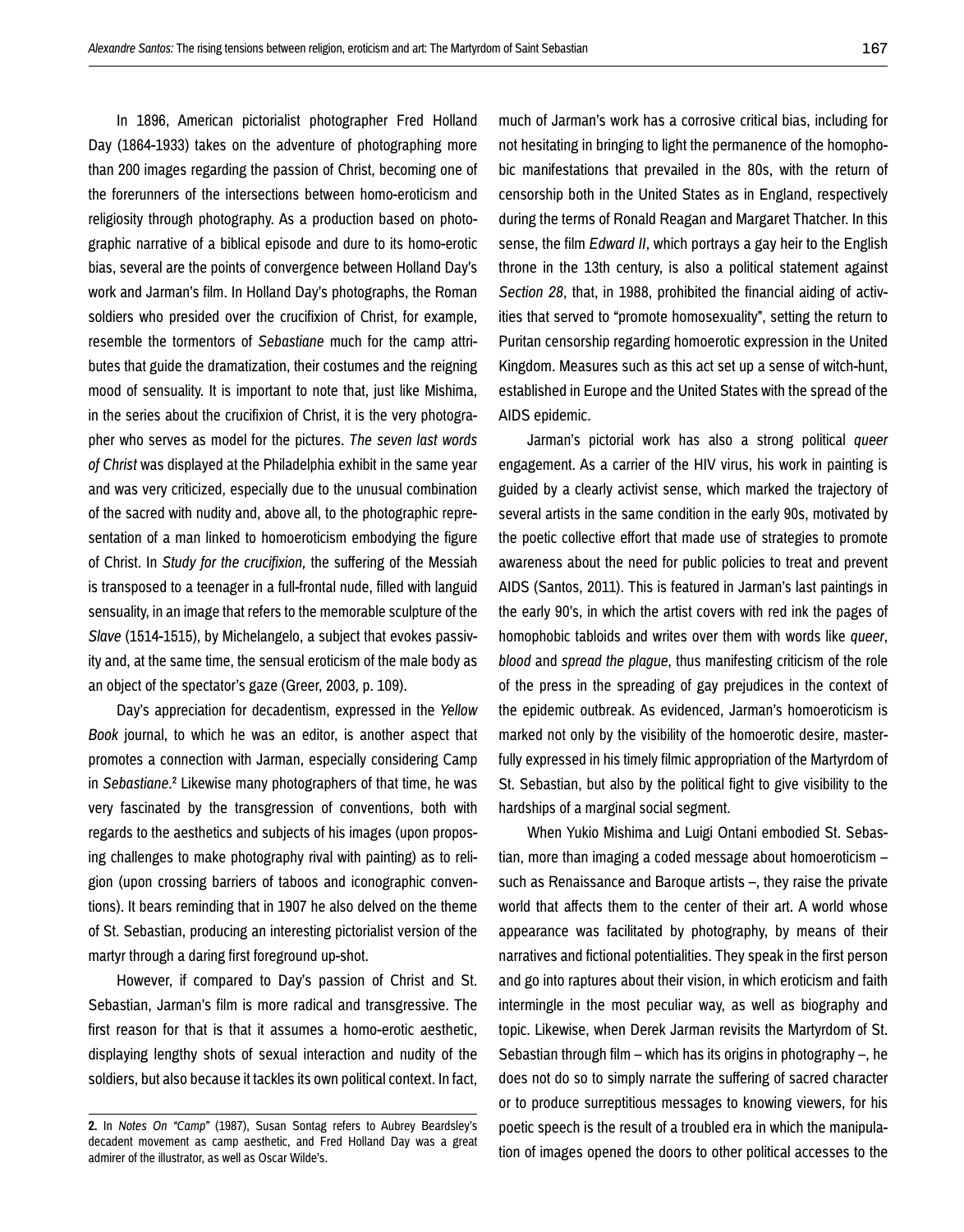body, otherness and desire. Thus, n Jarman's work, there is a state of autobiographical tension that speaks of itself from the other.

If eroticism, as well as religion, are human dimensions that complement each other, the state of tension to which I talk about when I mention Jarman is also present in Mishima and Ontani. The three artists display this state in the transposition of the sacred to the profane and the profane to the sacred, as if these were counterdiscoursive political strategies consciously elected by their authors. It is important to consider that, paradoxically, the arrows, which are a crucial element of the Martyrdom of St. Sebastian, in addition to being *symbols of sexual penetration and sexual coverage*, also refer, in a mystical/religious level, to *the thinking that leads to light and to the creator organ that opens up to fertilize and illuminate the enclosed space* (apud Virel Chevalier & Gheerbrant, p. 435).

#### **REFERENCES**

BATAILLE, Georges. *O erotismo*. Porto Alegre: L&PM, 1987.

- BELL, Julian. *Uma nova história da arte*. São Paulo: Martins Fontes, 2008.
- BENJAMIN, Walter. *Origine du drame baroque allemande*. Paris: Flammarion, 1985.
- CASTELLO BRANCO, Lúcia. *Eros travestido*: um estudo do erotismo no realismo burguês. Belo Horizonte: UFMG, 1985.
- COLEMAN, A. D. El método dirigido: notas para una definición. In: RIBALTA, Jorge (Ed.). *Efecto real*: debates posmodernos sobre fotografia. Barcelona: Gustavo Gili, 2004.
- COOPER, Immanuel. *Male bodies*: a photographic history of the nude. New York: Prestel Plubishing, s.d.
- CRIMP, Douglas. *Sobre as ruínas do museu*. São Paulo: Martins Fontes, 2005.
- CHEVALIER, Jean; GHEERBRANT, Alain. *Dicionário de símbolos*. 10. ed. Rio de Janeiro: José Olympio, 1986.
- DARRIULAT, Jacques. *Sébastien*: le renaissant. Paris: Éditions de la Lagune, 1998.
- DÉBRAY, Régis. *Vida e morte da imagem*: uma história do olhar no Ocidente. Petrópolis, Vozes, 1993.
- ELIADE, Mircea. *O sagrado e o profano*. São Paulo: Martins Fontes, 1992.
- FERNANDEZ, Dominique. *L'amour qui ose dire son nom*: art et homosexualité. Paris: Éditions Stock, 2001.
- FONTCUBERTA, Joan. *O beijo de Judas*: fotografia e verdade. Barcelona: Gustavo Gili, 2010.
- FOUCAULT, Michel. *História da sexualidade I*: a vontade de saber. Rio de Janeiro: Edições Graal, 1988.
	- \_\_\_\_. La vida de los hombres infames. In: SIGG, Pabro (Ed.).

*Microhistorias y macromundos, Volúmen 2*. México, DF: Instituto Nacional de Bellas Artes, 2010.

- GRAZIOLE, Elio. *Corpo e figura umana nella fotografia*. Milano: Edizione Bruno Mondadore, 1998.
- GREER, Germaine. *Les garçons*: figures de l'éphèbe. Paris: Hazan, 2003.

HAMMOND, Anne. Vision naturelle et image symboliste: la référence picturale. In: FRIZOT, Michel (Ed.). *La nouvelle histoire de la photographie*. Paris: Larousse/VUEF, 2001.

- LOPES, Denilson. *O homem que amava rapazes e outros ensaios*. Rio de Janeiro: Aeroplano, 2002.
- LORD, Catherine; MAYER, Richard. *Art & queer culture*. London/ New York: Phaidon, 2013.
- MISHIMA, Yukio. *Confissões de uma máscara*. São Paulo: Companhia das Letras, 2004.
- MORA, Gilles. Photobiographies. In: MÉAUX, Daniéle; VRAY, Jean-Bernard. *Traces photographiques, traces autobiographiques*. Saint-Etienne: Publications de l´Université de Saint-Etienne, 2004.
- PERLONGHER, Nestor. Territórios marginais. In: MAGALHÃES, Maria Cristina Rios. (Org.). *Na sombra da cidade*. São Paulo: Editora Escuta, 1995.
- PULTZ, John. *La fotografía y el cuerpo*. Madrid: Ediciones Akal, 2003, p. 63.
- ROUILLÉ, André. *La photographie*: entre document et art contemporain. Paris: Gallimard, 2005.
- SANTOS, Alexandre. Corpos invisíveis, corpos que importam. In: CAMPOS, Marcelo; BERBARA, Maria; CONDURU, Roberto; SIQUEIRA, Vera Maria (Org.). *História da arte*: ensaios contemporâneos. Rio de Janeiro: EdUERJ, 2011.
- \_\_\_\_. Imagem fotográfica e ambiguidade narrativa em Milton Kurtz, in: SANTOS, Alexandre; CARVALHO, Ana Maria Albani de (Org.). *Imagens*: arte e cultura. Porto Alegre: Editora da UFRGS, 2012.

SONTAG, Susan. Notas sobre o camp. In: SONTAG, Susan. *Contra a interpretação*. Porto Alegre: L&PM, 1987.

- TAMAGNE, Florence. *Mauvais genre? Une histoire des répresentations de l´homosexualité.* Paris, EdLM, 2001.
- VARAZZE, Jacopo de. *Legenda Aurea:* vida de santos. São Paulo, Companhia das Letras, 2003.